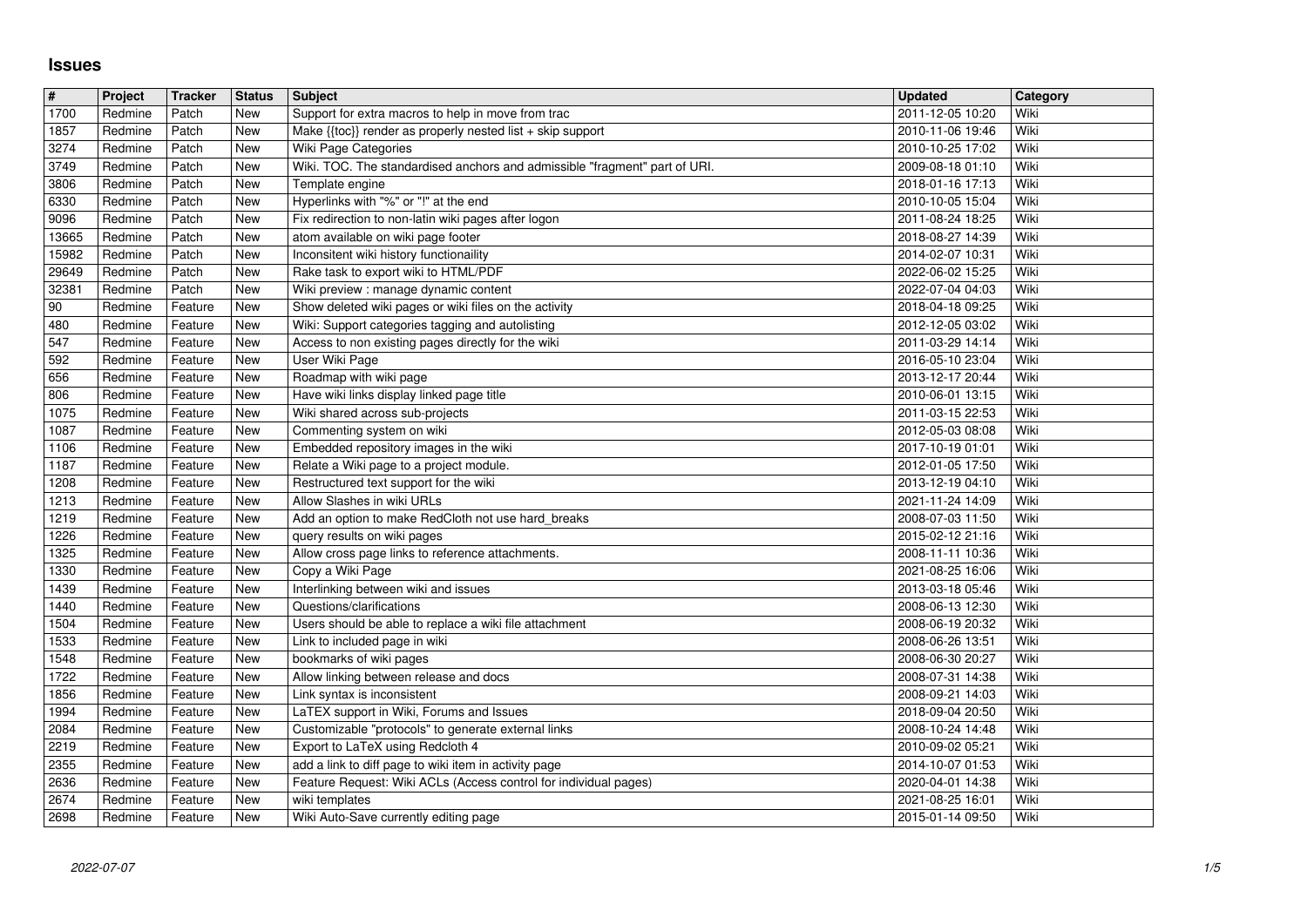| $\overline{\mathbf{t}}$<br>2782 | Project<br>Redmine | Tracker<br>Feature | <b>Status</b><br>New     | <b>Subject</b><br>Save + Continue or AJAX save POST                                                                  | <b>Updated</b><br>2014-06-25 15:03   | Category<br>Wiki |
|---------------------------------|--------------------|--------------------|--------------------------|----------------------------------------------------------------------------------------------------------------------|--------------------------------------|------------------|
| 2876                            | Redmine            | Feature            | New                      | A simple plan for wiki concurrent edition                                                                            | 2009-06-30 22:34                     | Wiki             |
| 2947<br>2953                    | Redmine<br>Redmine | Feature<br>Feature | New<br><b>New</b>        | Add a wrapping-setting button to edit-windows<br>application launch URLs not rendered as link                        | 2009-03-11 00:42<br>2009-03-12 19:06 | Wiki<br>Wiki     |
| 3074                            | Redmine            | Feature            | New                      | Indention in Wiki of headings and corresponding content based on heading-depth                                       | 2015-01-27 20:24                     | Wiki             |
| 3205<br>3228                    | Redmine<br>Redmine | Feature<br>Feature | New<br>New               | Wiki "Blocks"<br>Attatched wiki images are not included in export to HTML                                            | 2009-04-20 12:20<br>2010-08-24 00:33 | Wiki<br>Wiki     |
| 3272<br>3547                    | Redmine<br>Redmine | Feature<br>Feature | <b>New</b><br><b>New</b> | Ability to import wiki image from other wiki page<br>Wiki include macro: add ability to include single section       | 2021-11-01 01:34<br>2019-02-12 11:06 | Wiki<br>Wiki     |
| 3684                            | Redmine            | Feature            | New                      | Cucumber features in wiki                                                                                            | 2009-07-31 09:11                     | Wiki             |
| 3765<br>3879                    | Redmine<br>Redmine | Feature<br>Feature | New<br>New               | Creating article in Wiki<br>"What Links Here" in right hand column                                                   | 2010-12-11 21:33<br>2015-04-07 18:17 | Wiki<br>Wiki     |
| 3933<br>4032                    | Redmine<br>Redmine | Feature<br>Feature | New<br>New               | Add docbook export to wiki<br>Wiki attachment history                                                                | 2013-10-05 16:02<br>2009-10-15 09:42 | Wiki<br>Wiki     |
| 4062                            | Redmine            | Feature            | New                      | Wiki: Feature request:Auto-replace text with another user-defined                                                    | 2012-07-06 21:02                     | Wiki             |
| 4258<br>4301                    | Redmine<br>Redmine | Feature<br>Feature | New<br>New               | Improve tab order in wikis<br>position Wiki Toc in sidebar                                                           | 2009-11-20 20:01<br>2011-08-02 06:59 | Wiki<br>Wiki     |
| 4372<br>4717                    | Redmine<br>Redmine | Feature<br>Feature | <b>New</b><br>New        | Wiki include macro: Include specific revision<br>Make wiki tab link use the actual link that contains the page name. | 2015-10-23 15:20<br>2010-02-02 15:21 | Wiki<br>Wiki     |
| 4987                            | Redmine            | Feature            | New                      | Convert internal URLs to canonic wiki links                                                                          | 2010-03-04 23:15                     | Wiki             |
| 5029<br>5103                    | Redmine<br>Redmine | Feature<br>Feature | New<br><b>New</b>        | Add discussion thread for each wiki page<br>status "out of date" for wiki pages                                      | 2010-03-10 09:57<br>2010-03-17 16:55 | Wiki<br>Wiki     |
| 5402<br>6188                    | Redmine<br>Redmine | Feature<br>Feature | New<br><b>New</b>        | Wiki diff: line by line instead of word by word<br>Ability to link Wiki page specific version                        | 2011-01-05 23:58<br>2012-06-29 14:51 | Wiki<br>Wiki     |
| 6401                            | Redmine            | Feature            | New                      | Make Wiki Redirects editable                                                                                         | 2020-11-09 16:35                     | Wiki             |
| 6845<br>6989                    | Redmine<br>Redmine | Feature<br>Feature | <b>New</b><br><b>New</b> | Add a real title field for wiki pages<br>Wiki template for version wiki pages                                        | 2011-12-08 12:08<br>2010-11-26 17:21 | Wiki<br>Wiki     |
| 7066                            | Redmine            | Feature            | New                      | Develop wiki save and continue feature                                                                               | 2011-01-17 20:49                     | Wiki             |
| 7200<br>7536                    | Redmine<br>Redmine | Feature<br>Feature | New<br>New               | Current Page Inheritance in Sidebar<br>Automatic routing to another project's WIKI (Global WIKI)                     | 2010-12-29 20:12<br>2011-02-04 00:18 | Wiki<br>Wiki     |
| 7749<br>7971                    | Redmine<br>Redmine | Feature<br>Feature | <b>New</b><br>New        | Set the order of sub wiki pages manully on "index by title"<br>Syntax to create a link that opens a new windows      | 2011-03-01 18:35<br>2011-03-23 20:40 | Wiki<br>Wiki     |
| 8463                            | Redmine            | Feature            | New                      | View Wiki source                                                                                                     | 2011-05-30 10:55                     | Wiki             |
| 8928<br>9114                    | Redmine<br>Redmine | Feature<br>Feature | New<br>New               | Use autocomplete in the wiki rename page to change parent page<br>List incoming links in wiki-pages                  | 2011-07-30 10:51<br>2011-12-07 16:44 | Wiki<br>Wiki     |
| 9115<br>9315                    | Redmine<br>Redmine | Feature<br>Feature | New<br>New               | special lists of wiki-pages<br>Wiki Page as MS OneNote                                                               | 2011-08-24 11:43<br>2011-09-24 16:56 | Wiki<br>Wiki     |
| 9482                            | Redmine            | Feature            | New                      | Wiki - minor change without notification                                                                             | 2012-03-08 16:48                     | Wiki             |
| 9601<br>9733                    | Redmine<br>Redmine | Feature<br>Feature | New<br>New               | Multi language wiki<br>WIKI macro to insert database query result as wiki table                                      | 2020-06-21 18:21<br>2011-12-13 10:47 | Wiki<br>Wiki     |
| $\sqrt{10035}$<br>10406         | Redmine<br>Redmine | Feature<br>Feature | New<br>New               | Include sub-projects in the breadcrumb<br>Wiki tree bulk edit                                                        | 2012-01-20 14:18<br>2012-03-08 17:35 | Wiki<br>Wiki     |
| 10407                           | Redmine            | Feature            | New                      | Wiki page has a tree weight                                                                                          | 2012-03-08 17:11                     | Wiki             |
|                                 |                    |                    |                          |                                                                                                                      |                                      |                  |
|                                 |                    |                    |                          |                                                                                                                      |                                      |                  |
|                                 |                    |                    |                          |                                                                                                                      |                                      |                  |
|                                 |                    |                    |                          |                                                                                                                      |                                      |                  |
|                                 |                    |                    |                          |                                                                                                                      |                                      |                  |
|                                 |                    |                    |                          |                                                                                                                      |                                      |                  |
|                                 |                    |                    |                          |                                                                                                                      |                                      |                  |
|                                 |                    |                    |                          |                                                                                                                      |                                      |                  |
|                                 |                    |                    |                          |                                                                                                                      |                                      |                  |
|                                 |                    |                    |                          |                                                                                                                      |                                      |                  |
|                                 |                    |                    |                          |                                                                                                                      |                                      |                  |
|                                 |                    |                    |                          |                                                                                                                      |                                      |                  |
|                                 |                    |                    |                          |                                                                                                                      |                                      |                  |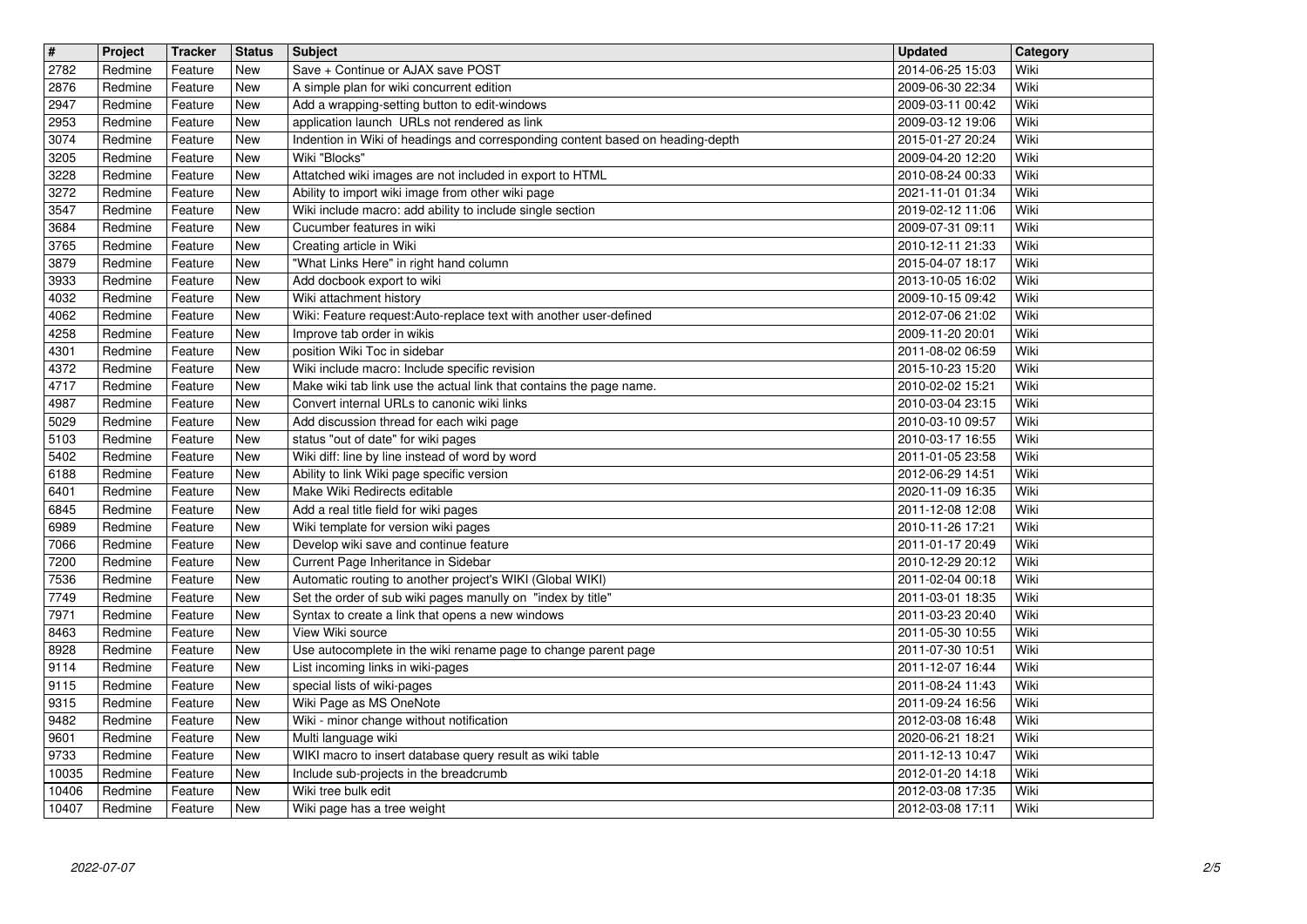| $\overline{\mathbf{H}}$<br>10568 | Project<br>Redmine | <b>Tracker</b><br>Feature | <b>Status</b><br><b>New</b> | <b>Subject</b><br>Real-Time Collaborative Editor Wiki                                                                                                                                        | <b>Updated</b><br>2015-07-14 05:17   | Category<br>Wiki |
|----------------------------------|--------------------|---------------------------|-----------------------------|----------------------------------------------------------------------------------------------------------------------------------------------------------------------------------------------|--------------------------------------|------------------|
| 10729                            | Redmine            | Feature                   | New                         | Embedded wiki pages should have their headings editable from the embedding page                                                                                                              | 2012-05-03 11:37                     | Wiki             |
| 11344<br>11351                   | Redmine<br>Redmine | Feature<br>Feature        | <b>New</b><br><b>New</b>    | Alternate names for Index by title/date<br>Extract code snippets from a project's VCS directly into the wiki                                                                                 | 2017-01-10 03:42<br>2012-07-09 13:11 | Wiki<br>Wiki     |
| 11519                            | Redmine            | Feature                   | New                         | Ability to edit wiki comments after entry saved                                                                                                                                              | 2019-05-01 01:01                     | Wiki             |
| 11978<br>12051                   | Redmine<br>Redmine | Feature<br>Feature        | <b>New</b><br><b>New</b>    | Wiki pages for groups or wiki pages section with separate ACL<br>Wiki variables                                                                                                              | 2012-09-28 03:03<br>2012-10-12 23:13 | Wiki<br>Wiki     |
| 12875                            | Redmine            | Feature                   | <b>New</b>                  | Wiki links to Overview/Activity/Roadmap/Issues/Documents/Files/News/Forums/etc of a particular project                                                                                       | 2013-01-20 21:34                     | Wiki             |
| 13294<br>13369                   | Redmine<br>Redmine | Feature<br>Feature        | <b>New</b><br><b>New</b>    | More powerful includes<br>Hidden wiki text that can be view-ed with adequate rights                                                                                                          | 2013-02-26 13:37<br>2013-03-10 14:19 | Wiki<br>Wiki     |
| 13615                            | Redmine            | Feature                   | New                         | Back (or HEAD) link in Wiki history page.                                                                                                                                                    | 2013-03-27 21:02                     | Wiki             |
| 14115<br>15911                   | Redmine<br>Redmine | Feature<br>Feature        | <b>New</b><br><b>New</b>    | Wiki enhancements: parent page and ajax<br>Back to top in Wiki                                                                                                                               | 2014-04-24 14:19<br>2014-01-20 16:17 | Wiki<br>Wiki     |
| 16252<br>16323                   | Redmine<br>Redmine | Feature<br>Feature        | <b>New</b><br><b>New</b>    | Private wiki<br>Wiki Page Export as md file.                                                                                                                                                 | 2018-03-31 08:40<br>2014-03-12 07:53 | Wiki<br>Wiki     |
| 16324                            | Redmine            | Feature                   | <b>New</b>                  | Wiki export as docx file.                                                                                                                                                                    | 2016-05-31 10:53                     | Wiki             |
| 16469<br>16729                   | Redmine<br>Redmine | Feature<br>Feature        | <b>New</b><br><b>New</b>    | Make Diff possible for all revisions<br>properties of issue dynamically available in wiki                                                                                                    | 2014-03-31 09:19<br>2014-05-01 10:31 | Wiki<br>Wiki     |
| 16996                            | Redmine            | Feature                   | <b>New</b>                  | Reciprocal links (or, "Related wiki pages")                                                                                                                                                  | 2020-07-15 17:03                     | Wiki             |
| 17072<br>17093                   | Redmine<br>Redmine | Feature<br>Feature        | <b>New</b><br><b>New</b>    | Integration redmine wiki with yUML syntax<br>Roll Based Wiki Permissions                                                                                                                     | 2014-06-04 18:44<br>2014-07-03 06:23 | Wiki<br>Wiki     |
| 17238<br>17776                   | Redmine<br>Redmine | Feature<br>Feature        | <b>New</b><br><b>New</b>    | Searching parsed wiki content - Cache option for Wiki pages<br>Add an option for the wiki start page to be "index by title"                                                                  | 2014-09-26 11:25<br>2016-10-27 16:40 | Wiki<br>Wiki     |
| 17797                            | Redmine            | Feature                   | New                         | If no wiki pages have been created, wiki tab should return something more informative than 404                                                                                               | 2014-10-03 14:16                     | Wiki             |
| 17894<br>18042                   | Redmine<br>Redmine | Feature<br>Feature        | <b>New</b><br><b>New</b>    | Collapse macro parameter to uncollapse by default<br>Link to a specific repository in another project                                                                                        | 2014-09-17 11:03<br>2014-10-07 13:17 | Wiki<br>Wiki     |
| 18243                            | Redmine            | Feature                   | <b>New</b>                  | Display list of page attachments in edit mode                                                                                                                                                | 2014-10-30 16:12                     | Wiki             |
| 18257<br>18295                   | Redmine<br>Redmine | Feature<br>Feature        | <b>New</b><br><b>New</b>    | Allow wiki macros to define the markup used for their documentation<br>Soft delete of wiki pages                                                                                             | 2014-11-14 03:49<br>2018-11-12 13:41 | Wiki<br>Wiki     |
| 18656                            | Redmine            | Feature                   | <b>New</b>                  | Markdown links priority                                                                                                                                                                      | 2014-12-16 15:20                     | Wiki             |
| 18669<br>19826                   | Redmine<br>Redmine | Feature<br>Feature        | <b>New</b><br><b>New</b>    | Ability to remove Wiki (page) history<br>Add calendar in wiki pages                                                                                                                          | 2020-04-01 06:49<br>2015-05-13 15:04 | Wiki<br>Wiki     |
| 20126<br>20426                   | Redmine<br>Redmine | Feature<br>Feature        | <b>New</b><br>New           | Index by date: Show the current a revision number and add a link to show the diff<br>Access to User Account Data from wiki to generate automatic lists in wiki by macro "TaggedUserAccounts" | 2015-06-18 15:22<br>2015-08-27 10:14 | Wiki<br>Wiki     |
| 20435                            | Redmine            | Feature                   | <b>New</b>                  | Search wiki in specific languages                                                                                                                                                            | 2015-07-30 01:26                     | Wiki             |
| 21957<br>21969                   | Redmine<br>Redmine | Feature<br>Feature        | New<br>New                  | Option ignore whitespace in Wiki diff<br>Add a wiki action to list (lost/hidden) pages which are not referenced in the parent page                                                           | 2016-02-05 05:05<br>2016-09-10 21:11 | Wiki<br>Wiki     |
| 22923                            | Redmine            | Feature                   | New                         | Export Wiki to ODT                                                                                                                                                                           | 2018-06-05 17:24                     | Wiki             |
| 22958<br>26303                   | Redmine<br>Redmine | Feature<br>Feature        | New<br><b>New</b>           | RFE: Create new 'include_once' macro that pulls in contents from included page once<br>Wiki include macro: add icons for editing and viewing an included wiki page                           | 2016-06-24 17:21<br>2017-06-29 13:54 | Wiki<br>Wiki     |
| 26400                            | Redmine            | Feature                   | New                         | Side by side diff view in wiki                                                                                                                                                               | 2017-07-10 13:36                     | Wiki<br>Wiki     |
| 26530<br>26593                   | Redmine<br>Redmine | Feature<br>Feature        | New<br>New                  | Links to Wiki pages of unauthorized projects should be smarter<br>Change language by url parameter                                                                                           | 2018-01-17 00:48<br>2017-07-31 17:59 | Wiki             |
|                                  |                    |                           |                             |                                                                                                                                                                                              |                                      |                  |
|                                  |                    |                           |                             |                                                                                                                                                                                              |                                      |                  |
|                                  |                    |                           |                             |                                                                                                                                                                                              |                                      |                  |
|                                  |                    |                           |                             |                                                                                                                                                                                              |                                      |                  |
|                                  |                    |                           |                             |                                                                                                                                                                                              |                                      |                  |
|                                  |                    |                           |                             |                                                                                                                                                                                              |                                      |                  |
|                                  |                    |                           |                             |                                                                                                                                                                                              |                                      |                  |
|                                  |                    |                           |                             |                                                                                                                                                                                              |                                      |                  |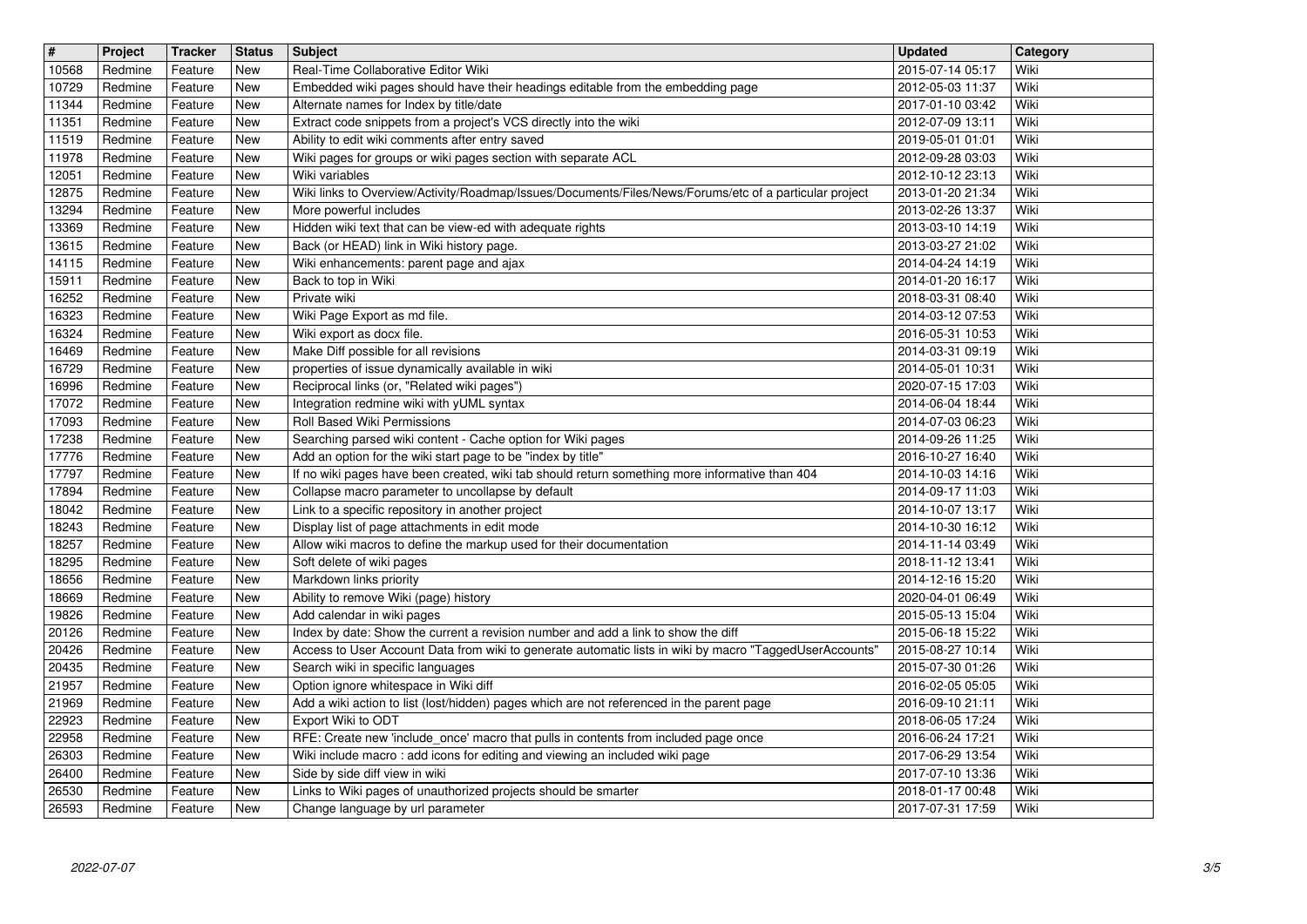| $\overline{\mathbf{H}}$<br>27233 | Project<br>Redmine | Tracker<br>Feature | <b>Status</b><br>New                    | <b>Subject</b><br>Improve Drop-Down list on Wiki Pages                                                                                                              | <b>Updated</b><br>2017-10-23 18:07   | Category<br>Wiki                               |
|----------------------------------|--------------------|--------------------|-----------------------------------------|---------------------------------------------------------------------------------------------------------------------------------------------------------------------|--------------------------------------|------------------------------------------------|
| 28947                            | Redmine            | Feature            | <b>New</b>                              | Show the existing attachments on the wiki editing page                                                                                                              | 2018-06-27 07:57                     | Wiki                                           |
| 29048<br>29631                   | Redmine<br>Redmine | Feature<br>Feature | New<br>New                              | Wiki page permission level<br>Add support to include repository file content in Wiki                                                                                | 2018-06-22 17:19<br>2018-09-28 15:00 | Wiki<br>Wiki                                   |
| 31631                            | Redmine            | Feature            | New                                     | Add links to child pages to wiki page                                                                                                                               | 2019-06-27 08:51                     | Wiki                                           |
| 36840                            | Redmine            | Feature            | New                                     | Migrate Wiki needs an update.                                                                                                                                       | 2022-03-25 21:01                     | Wiki<br>Wiki                                   |
| 3027<br>4544                     | Redmine<br>Redmine | Defect<br>Defect   | New<br>New                              | Wiki start page shouldn't be capitalized automatically<br>Wiki exported HTML has different CSS formatting to the original                                           | 2013-02-06 10:34<br>2016-03-31 12:03 | Wiki                                           |
| 8866                             | Redmine            | Defect             | New                                     | BugTraq references in commit message breaks revision references<br>CSS bug: fixed .header height cuts long breadcrumbs making them unusable                         | 2011-07-20 20:10                     | Wiki                                           |
| 9091<br>9266                     | Redmine<br>Redmine | Defect<br>Defect   | New<br>New                              | comments field in wiki_content table does not be updated and displayed correctly                                                                                    | 2011-08-19 14:22<br>2012-05-03 08:02 | Wiki<br>Wiki                                   |
| 10673<br>11697                   | Redmine<br>Redmine | Defect<br>Defect   | New                                     | Dot and comma in wiki pagename                                                                                                                                      | 2021-08-28 11:57<br>2018-06-07 16:20 | Wiki<br>Wiki                                   |
| 11813                            | Redmine            | Defect             | New<br>New                              | Problem with Wiki export to PDF / HTML / TXT - 'include' does not includes<br>Export as PDF has another output than Export as HTML                                  | 2012-09-11 15:20                     | Wiki                                           |
| 12616<br>13430                   | Redmine<br>Redmine | Defect<br>Defect   | New<br>New                              | Macros in sidebar do not show correct information.<br>:export does not force export on .xml file                                                                    | 2012-12-17 16:04<br>2021-06-29 07:14 | Wiki<br>Wiki                                   |
| 13559                            | Redmine            | Defect             | New                                     | {{toc}} remains when exporting wiki page to text                                                                                                                    | 2016-01-20 13:25                     | Wiki                                           |
| 15826<br>15885                   | Redmine<br>Redmine | Defect<br>Defect   | New<br>New                              | Unable to edit some Wiki pages<br>Redirection of a wikipage with a %-sign seems to be broken                                                                        | 2014-01-08 20:15<br>2014-02-21 13:22 | Wiki<br>Wiki                                   |
| 16036                            | Redmine            | Defect             | New                                     | wiki edit pencil links are sometimes missing, throwing off the other pencil edit links                                                                              | 2017-06-08 22:19                     | Wiki                                           |
| 17511<br>18825                   | Redmine<br>Redmine | Defect<br>Defect   | New<br>New                              | Wiki URL 404 when using markdown<br>WikiPage object miss included pages attachments                                                                                 | 2014-08-24 00:04<br>2015-01-13 14:39 | Wiki<br>Wiki                                   |
| 20356                            | Redmine            | Defect             | New                                     | Wiki gets destroyed after rename                                                                                                                                    | 2015-09-07 08:23                     | Wiki                                           |
| 20440<br>21479                   | Redmine<br>Redmine | Defect<br>Defect   | New<br>New                              | Colon character on Wiki pages title doesn't work<br>Including a wiki page from another project does not resolve that page's links properly                          | 2018-03-07 07:15<br>2015-12-10 21:25 | Wiki<br>Wiki                                   |
| 24602                            | Redmine            | Defect             | New                                     | Exporting wiki pages in HTML fails if {{collapse}}                                                                                                                  | 2016-12-13 16:39                     | Wiki<br>Wiki                                   |
| 26974<br>30165                   | Redmine<br>Redmine | Defect<br>Defect   | New<br>New                              | Collapse macro conflicts with header section edit buttons<br>Non used images in Wiki pages are not easily to identify                                               | 2017-09-15 13:27<br>2018-12-09 18:38 | Wiki                                           |
| 31550<br>31769                   | Redmine<br>Redmine | Defect<br>Defect   | New<br><b>New</b>                       | Project "Version" view's "Wiki page" field is still shown, although "Wiki" module is disabled on the project<br>$\{\{\text{toc}\}\}\$ in $\{\{\text{include}()\}\}$ | 2019-12-08 07:34<br>2019-07-22 11:48 | Wiki<br>Wiki                                   |
| 31770                            | Redmine            | Defect             | New                                     | New shortcut for in-page wiki links shows link with leading #                                                                                                       | 2019-07-22 14:44                     | Wiki                                           |
| 31838<br>32246                   | Redmine<br>Redmine | Defect<br>Defect   | New<br>New                              | Improper parsing of wiki links<br>[Redmine API] functionality to export whole wiki                                                                                  | 2019-08-07 02:22<br>2019-10-13 22:01 | Wiki<br>Wiki                                   |
| 27917                            | Redmine            | Patch              | New                                     | Use Ruby 2.4.3 on the CI server                                                                                                                                     | 2018-01-09 05:47                     | Website (redmine.org)                          |
| 2293<br>3064                     | Redmine<br>Redmine | Feature<br>Feature | <b>New</b><br>New                       | Logo for Redmine<br>[redmine.org] Complexity custom data field                                                                                                      | 2018-07-15 02:12<br>2013-04-10 18:07 | Website (redmine.org)<br>Website (redmine.org) |
| 3283                             | Redmine            | Feature            | New                                     | Website: Install Mollom or similar spam deterrent                                                                                                                   | 2014-03-16 06:41                     | Website (redmine.org)                          |
| 5509<br>5772                     | Redmine<br>Redmine | Feature<br>Feature | <b>New</b><br>$\overline{\mathsf{New}}$ | Redmine.org - Turn on the issue status for % done<br>Create new status: Reviewed and ready to commit                                                                | 2010-05-12 05:31<br>2010-06-29 10:19 | Website (redmine.org)<br>Website (redmine.org) |
| 6945                             | Redmine            | Feature            | New                                     | Add a voting system to help users help admins identify popular features/defects                                                                                     | 2017-01-27 22:02                     | Website (redmine.org)                          |
| 8338<br>8362                     | Redmine<br>Redmine | Feature<br>Feature | New<br>New                              | Allow aithor updating of some core fields for issues on redmine.org<br>Activate Redmine (this websites) Gantt Chart                                                 | 2011-05-25 08:45<br>2014-04-22 12:12 | Website (redmine.org)<br>Website (redmine.org) |
| 8515                             | Redmine            | Feature            | New                                     | Any other payment system for donations                                                                                                                              | 2011-06-03 15:49                     | Website (redmine.org)                          |
|                                  |                    |                    |                                         |                                                                                                                                                                     |                                      |                                                |
|                                  |                    |                    |                                         |                                                                                                                                                                     |                                      |                                                |
|                                  |                    |                    |                                         |                                                                                                                                                                     |                                      |                                                |
|                                  |                    |                    |                                         |                                                                                                                                                                     |                                      |                                                |
|                                  |                    |                    |                                         |                                                                                                                                                                     |                                      |                                                |
|                                  |                    |                    |                                         |                                                                                                                                                                     |                                      |                                                |
|                                  |                    |                    |                                         |                                                                                                                                                                     |                                      |                                                |
|                                  |                    |                    |                                         |                                                                                                                                                                     |                                      |                                                |
|                                  |                    |                    |                                         |                                                                                                                                                                     |                                      |                                                |
|                                  |                    |                    |                                         |                                                                                                                                                                     |                                      |                                                |
|                                  |                    |                    |                                         |                                                                                                                                                                     |                                      |                                                |
|                                  |                    |                    |                                         |                                                                                                                                                                     |                                      |                                                |
|                                  |                    |                    |                                         |                                                                                                                                                                     |                                      |                                                |
|                                  |                    |                    |                                         |                                                                                                                                                                     |                                      |                                                |